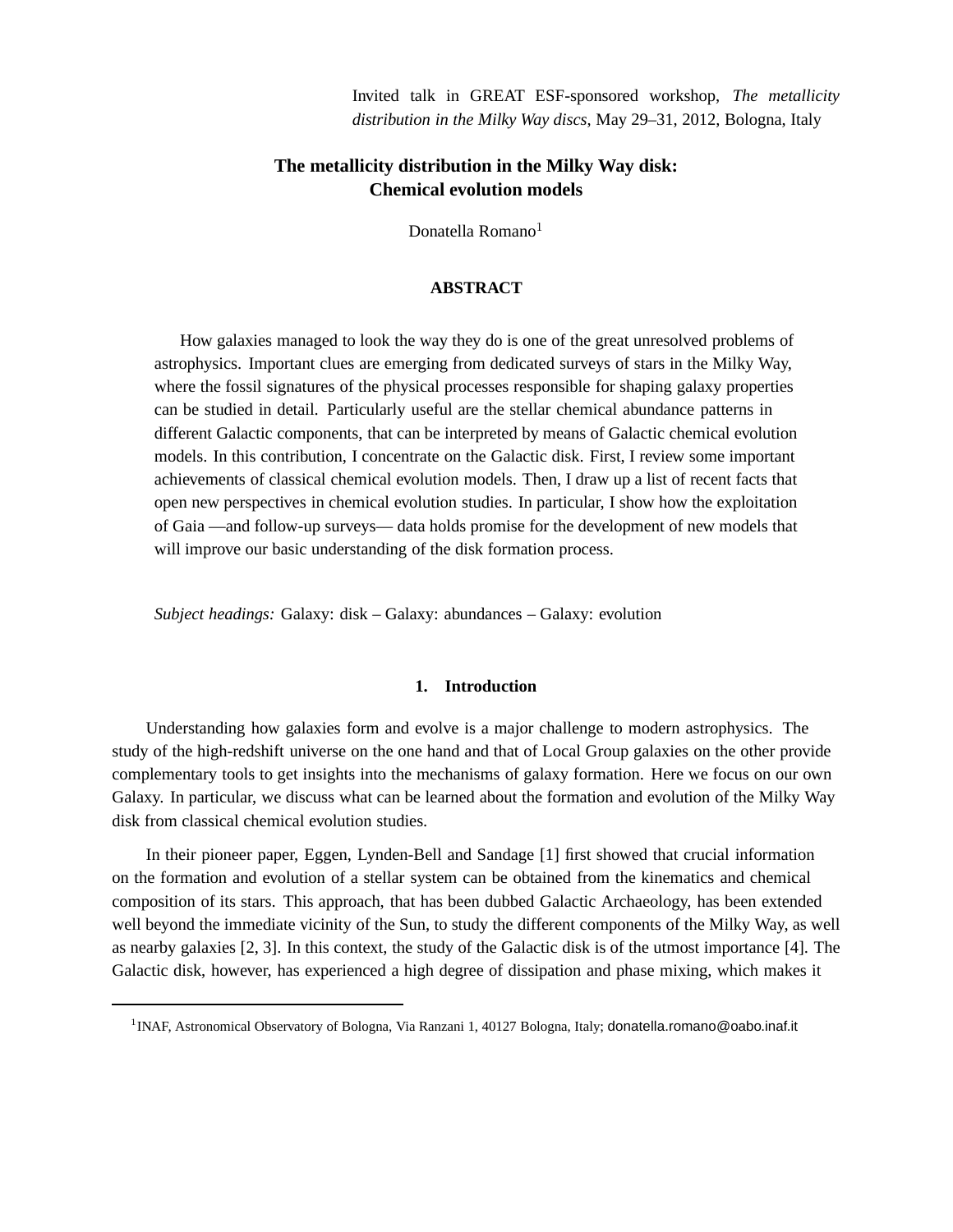difficult to reconstruct its assembly history from kinematic data. In contrast, chemical abundances provide a straight route for tagging groups of stars to common sites of formation (e.g., [5]). Chemical abundances can be interpreted within the framework of Galactic chemical evolution models.

Since the early work of Schmidt [6, 7], many efforts have been put in the development of increasingly more sophisticated chemical evolution models for the Galaxy. The set of equations for chemical evolution with their numerical and analytical solutions are presented in a number of classical textbooks [8, 9, 10] and will not be repeated here.

In this contribution I mostly deal with current explanations for the existence of abundance gradients along the Galactic disk *in the context of classical chemical evolution models.* Several mechanisms have been discussed in the literature, that might lead to —or concur to— the development of abundance gradients along the disk:

- 1. Variation in gas fraction along the disk in a closed-box model ([11], following the original suggestion by [12]).
- 2. Variation in stellar initial mass function (IMF) along the disk such that a higher bulk yield is obtained in the innermost regions [13, 14].
- 3. Variation in effective yield due to ejection of hot gas [15].
- 4. Variation in star formation rate relative to infall rate [16, 17].
- 5. Variation in star formation efficiency [18].
- 6. Metal-dependent stellar yields [19, 20].
- 7. Inward and/or outward radial gas flows [21, 22, 23].
- 8. Existence of a gas density threshold for star formation [21, 24].
- 9. Preceding evolution of the inner Galactic halo/thick disk [24].

Most of them have been recently reassessed in the light of updated observational constraints and/or theory: some of them have been discarded; some have failed to fulfil self-standingly all the observational requirements, but could work in association with other processes.

In Section 2, we focus on a number of topics related to the origin and evolution of abundance gradients across the Galactic disk. In particular, in Section 2.1, the leading role of gas (in)flows is highlightened. In Section 3, we briefly comment on the role that stellar migration may play, according to recent studies, and close with some remarks on the prospects that the ESA Gaia mission is going to open to chemical evolution studies.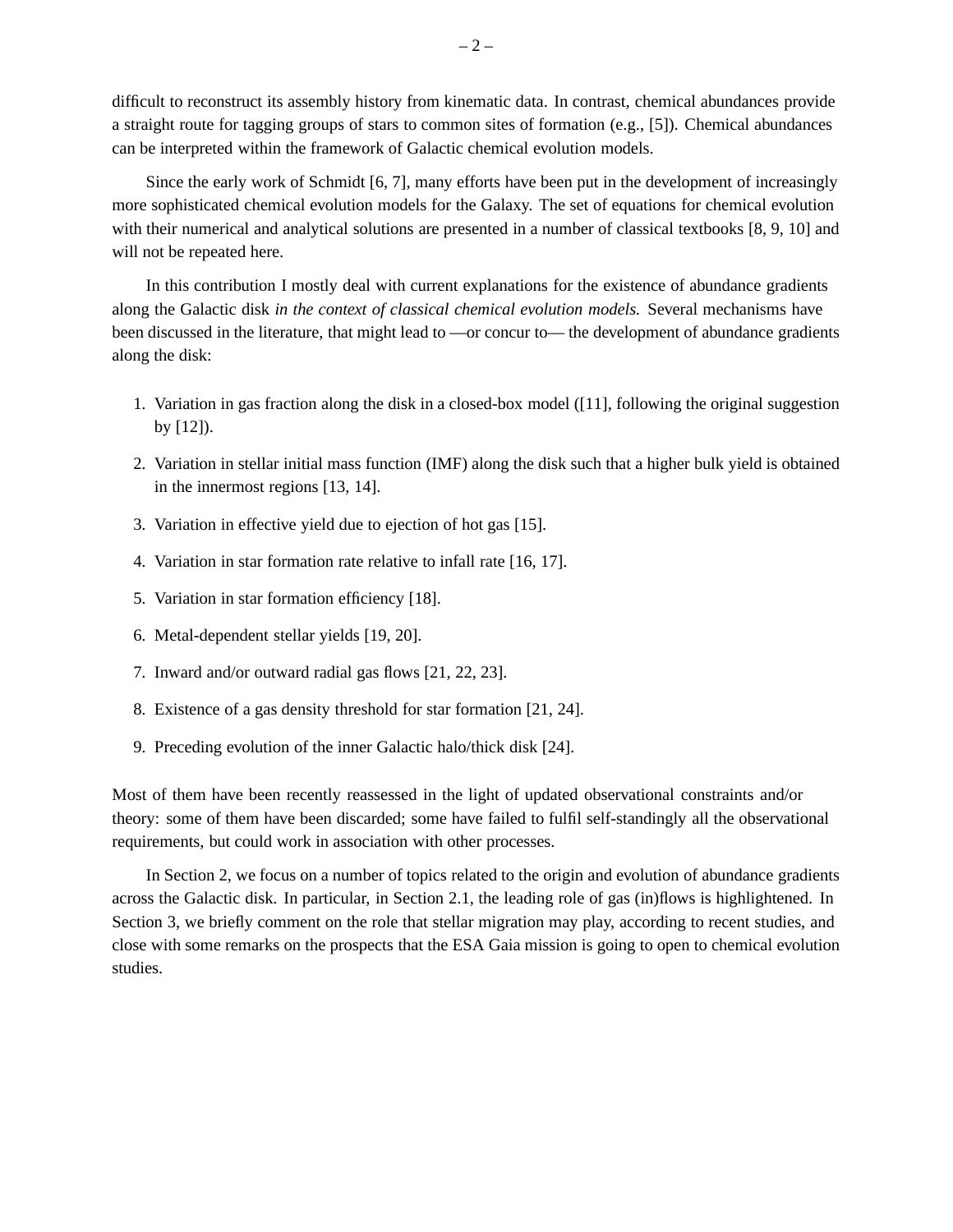# **2. Origin and evolution of abundance gradients along the Milky Way disk**

#### **2.1. The role of gas flows in the chemical evolution of the Galactic disk**

### *2.1.1. Inflow*

In the first approaches to the theoretical study of the chemical evolution of the Milky Way, some simplifying hypotheses were made. In particular, it was assumed that no gas or stars can leave or enter the examined region (closed box model). This led to a number of inconsistencies between model predictions and observed Galactic properties. The first of this inconsistencies was the well-known 'G-dwarf problem' in the solar vicinity [25, 26], i.e. a paucity of observed long-lived stars at low metallicities with respect to those expected by these simple models. It was demonstrated that the G-dwarf problem is easily solved by allowing the mass of the system to monotonically increase with time [27, 28] through infall of almost primordial  $gas<sup>2</sup>$ .

The source of the accreted gas has been the subject of extensive searches for decades. Several authors have provided direct observational evidence for the accretion of neutral high velocity clouds (HVCs) onto the Milky Way plane (see [30] for a review). These objects would replenish the Galactic disk with fresh fuel for star formation at a rate in excess of 0.2 M<sub>☉</sub> yr<sup>-1</sup> [31]<sup>3</sup>. The possibility that we are seeing matter of extragalactic origin infalling onto the disk of our Galaxy was first discussed by Oort [33]. Clearly, determinations of distances and metallicities for the clouds are crucial to unravel their origin: nearly solar metallicity clouds (e.g., [34]) close to the disk are consistent with a local origin through Galactic fountains (cfr. [35]). Distant, low-metallicity clouds (e.g., [36]) point, instead, to the accretion of intergalactic gas and/or gas pulled out of passing satellites [30, 37]. Since we don't know yet what is exactly the source and the rate of the accreted gas, very often the adopted infall rate follows a simple, smooth exponential law,  $\dot{M}_{\text{in}}(t) \propto e^{-t/\tau_D}$ . The e-folding time,  $\tau_D$ , is a free parameter of the model.

Another argument in favour of a continuous infall of matter of almost primordial chemical composition is given by the evolution of deuterium. Deuterium has a straightforward evolution, being produced only during Big Bang nucleosynthesis and subsequently burnt in stars: in a closed system, its abundance is expected to sharply decrease in time (see, e.g., [38], their figure 1). However, the most recent analyses of local deuterium data point to a very mild evolution —even milder than thought before— or no evolution at all in the last 4–5 Gyrs [39, 40] (see Fig. 1, top panel), thus indicating that the replenishment mechanism must be particularly effective [44, 46]. Coupled with the metallicity distribution function (MDF) of long-lived stars (see Fig. 1, bottom panel), the evolution of deuterium severely constrains the admittable values for the time scale of disk formation in the solar neighbourhood,  $\tau_D(R_{\odot})$ . Most authors now agree that  $\tau_D(R_{\odot})$  should be long, of the order of 6–8 Gyr [47, 48, 49, 24, 20, 50, 51].

 $2T$ osi [29] sets an upper limit of one tenth of solar to the metallicity of the accreted gas, consistent with the level of metal enrichment observed in Galactic high velocity clouds of likely extragalactic origin [30].

<sup>&</sup>lt;sup>3</sup>The overall current rate of mass accretion could be as high as 3–5 M<sub>☉</sub> yr<sup>-1</sup>, if warm-hot ionized gas dominates the inflow [32].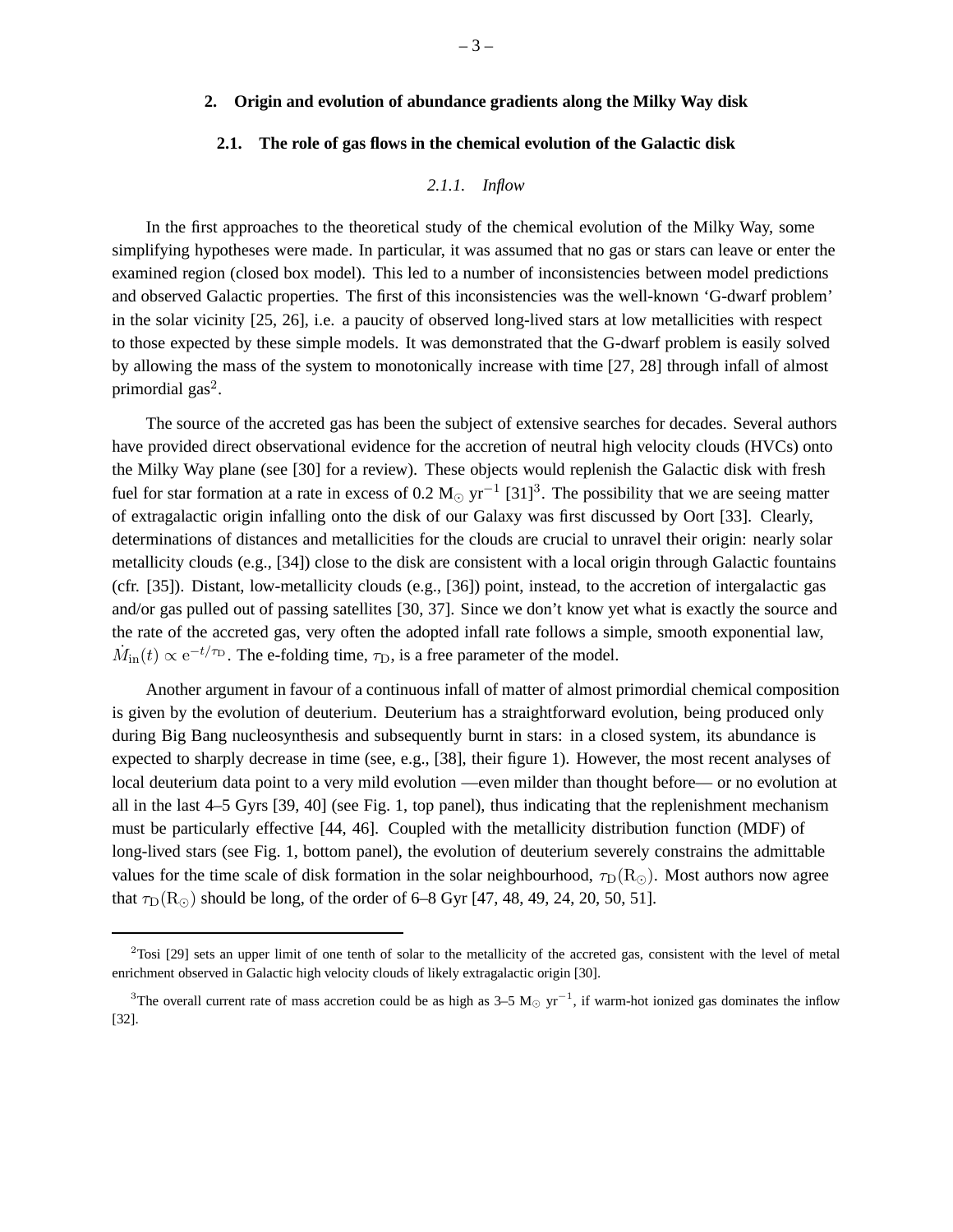The growth of the Galactic disk by accretion of low metallicity gas does not offer only an elegant way out of the G-dwarf problem and a natural explanation for the high local D abundance: it also leads to the establishment of radial abundance gradients [21]. Early dynamical models of the formation of disk galaxies by Larson [52] suggest a more rapid formation of the inner disk relative to the outer one through continuing infall of gas. An 'inside-out' disk growth paradigm [17] is commonly adopted in chemical evolution models [47, 48, 49, 24, 20, 51], where it is an important mechanism for reproducing the observed radial abundance gradients<sup>4</sup>. In Fig. 2 we show the predicted radial gradient of oxygen at the present time *(top panel)* and 2 Gyr ago *(bottom panel)* from a series of models computed by Chiappini, Matteucci and Romano [24]. The model predictions (lines) are compared to observations (symbols; see [24] for references). The models follow the evolution of the inner halo/thick-disk and thin-disk components of the Galaxy and account reasonably well for the minimal set of observational constraints that any successful Galactic chemical evolution model must meet (see [24] for details). In Chiappini et al.'s [24] study the evolution of the thin disk is computed by coherently taking into account the preceding halo evolution. Four cases are considered:

- 1. Model A considers a halo mass surface density profile constant for  $R_G \leq 8$  kpc and decreasing as  $R_{\rm G}^{-1}$  outward; moreover, it assumes a threshold in the gas density for star formation in both the halo and disk phase.
- 2. Model B is the same as Model A, but with a constant halo mass surface density profile at all Galactocentric radii.
- 3. Model C is the same as Model A, but with no threshold in the star formation during the halo phase.
- 4. Model D is the same as Model A, but with a longer time scale for halo formation for  $R_G \ge 12$  kpc.

From Fig. 2 it can be seen that, while in the inner disk the slope of the theoretical gradient is basically dictated by the assumption of inside-out formation, in the outer regions it depends strongly on the treatment of the preceding halo phase. This is because the outskirts of the disk are in the process of being forming now and, thus, their low densities and metallicities compare with those of the halo. In order to discriminate among different Galaxy's formation scenarios, a sound observational estimate of the shape and magnitude of the radial metallicity gradient is chiefly wanted. At present, most evidences point to a flattening of the gradient at large Galactocentric distances ([54], and references therein), in line with recent observations of external spirals, where the radial abundance gradient flattens to a constant value outside of the isophotal radius  $R_{25}$ [55]. Hence, models predicting a flattening of the gradient at large Galactocentric radii should be preferred.

 ${}^{4}$ It is worth emphasizing that recent hydrodynamical simulations of disk galaxy formation within a cosmological context [53] also support the inside-out formation of galaxy disks.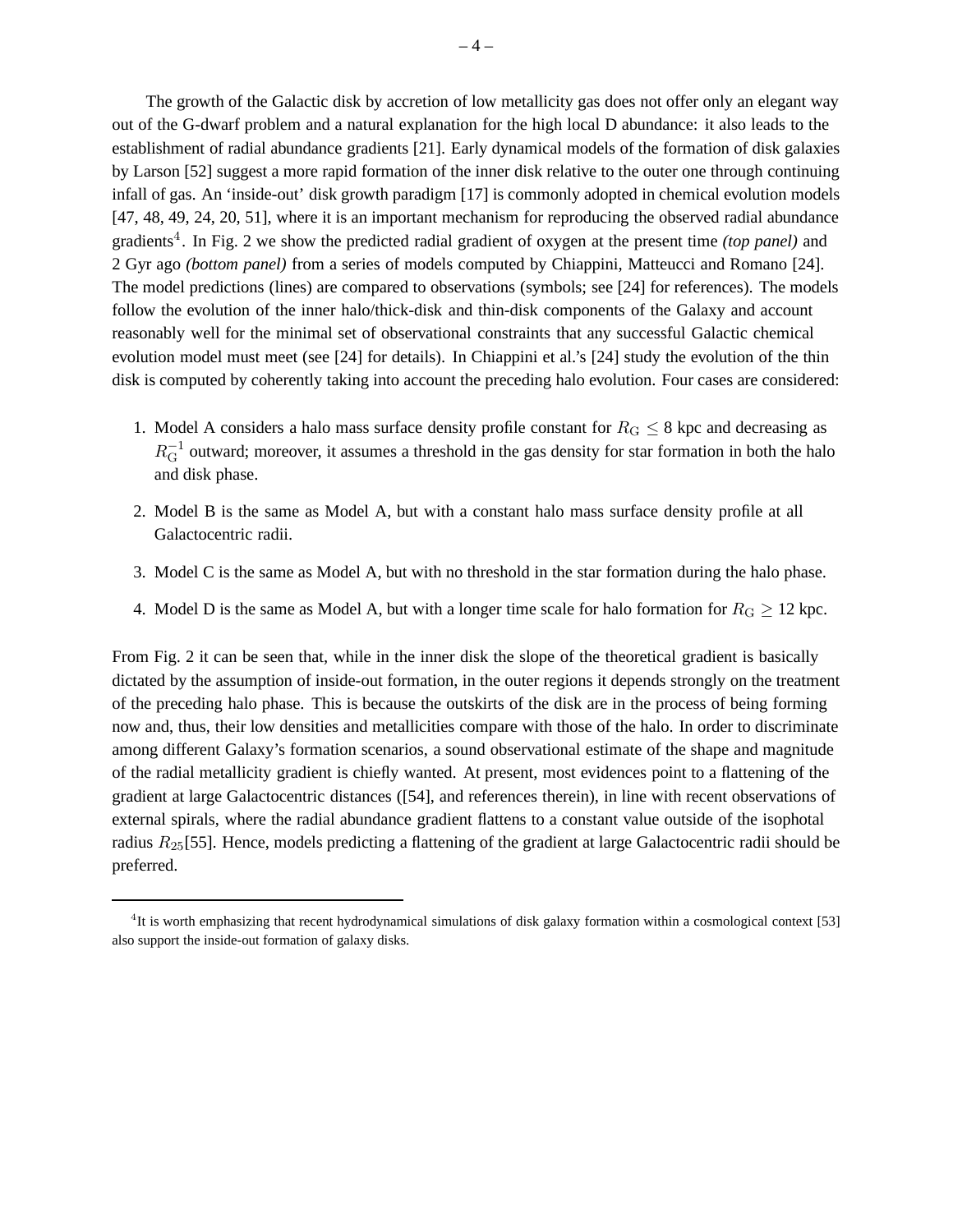### *2.1.2. Radial flows and Galactic fountains*

If gas infall is important, in order to mantain consistency one has to take into account its dynamical consequences, i.e. radial gas flows [22]. Radial gas flows are also induced by loss of angular momentum from the gas through viscosity or through interaction with the bar or the spiral density waves [23]. The inclusion of radial gas flows in chemical evolution models may, in principle, heavily affect the predicted gradient [21, 22, 23, 16, 56, 57]: though radial gas flows alone can not produce abundance gradients, they can amplify —or wash out— one generated by other processes. Recently, Spitoni and Matteucci [58] have reassessed the role that radial gaseous flows play in the development of a gradient. They have computed a chemical evolution model with and without radial gas flows and studied the case of a constant or variable velocity of the radial inflow. Model results have been compared to mean abundances from HII regions and planetary nebulae (PNe) —which define a rather steep gradient— and to mean abundances from Cepheids —that suggest a flatter one. Spitoni and Matteucci [58] conclude that, depending on which is the actual slope of the gradient, radial gas flows might or might not be needed to explain the shape and magnitude of the gradient<sup>5</sup>. Overall, it is stressed that current uncertainties in the data prevent from drawing firm conclusions.

Another important issue is that of the Galactic fountains [35]. Melioli et al. [59] have performed three-dimensional hydrodynamical simulations to follow the dynamical evolution of multiple generations of fountains in the Galactic disk and found that freshly ejected metals tend to fall back close to the delivery region<sup>6</sup>. According to their simulations, Galactic fountains should not impact significantly the radial profile of the chemical abundances in the disk. These findings are confirmed by state-of-the-art chemical evolution models that include the effects of fountains [61].

# **2.2. The evolution of the gradient**

Fifteen years ago, Tosi [62] concluded her comparison of chemical evolution models for the Milky Way disk by different groups of authors by noting that *"the models currently in better agreement with the majority of the observational constraints show a general agreement in the predictions for the solar neighbourhood evolution and in the implications for stellar nucleosynthesis, but predict fairly different scenarios for the history of different disk regions because of their different assumptions on infall and star formation rate"*. We must admit we have made no much progress since then.

Chemical evolution models for the Galactic disk still basically fall in two groups: some predict a steepening of the gradient with time (e.g., [16, 47, 24, 63]), others a flattening (e.g., [64, 49, 65, 51]). The different behaviour is due to different prescriptions about the star formation rate and mass assembly history at different radii. In Fig. 3, we show the predicted evolution of the abundance gradients of nitrogen,

<sup>&</sup>lt;sup>5</sup>The author caution that other mechanisms may explain the data as well.

 ${}^{6}$ Spitoni et al. [60] reach the same conclusion using a simpler model.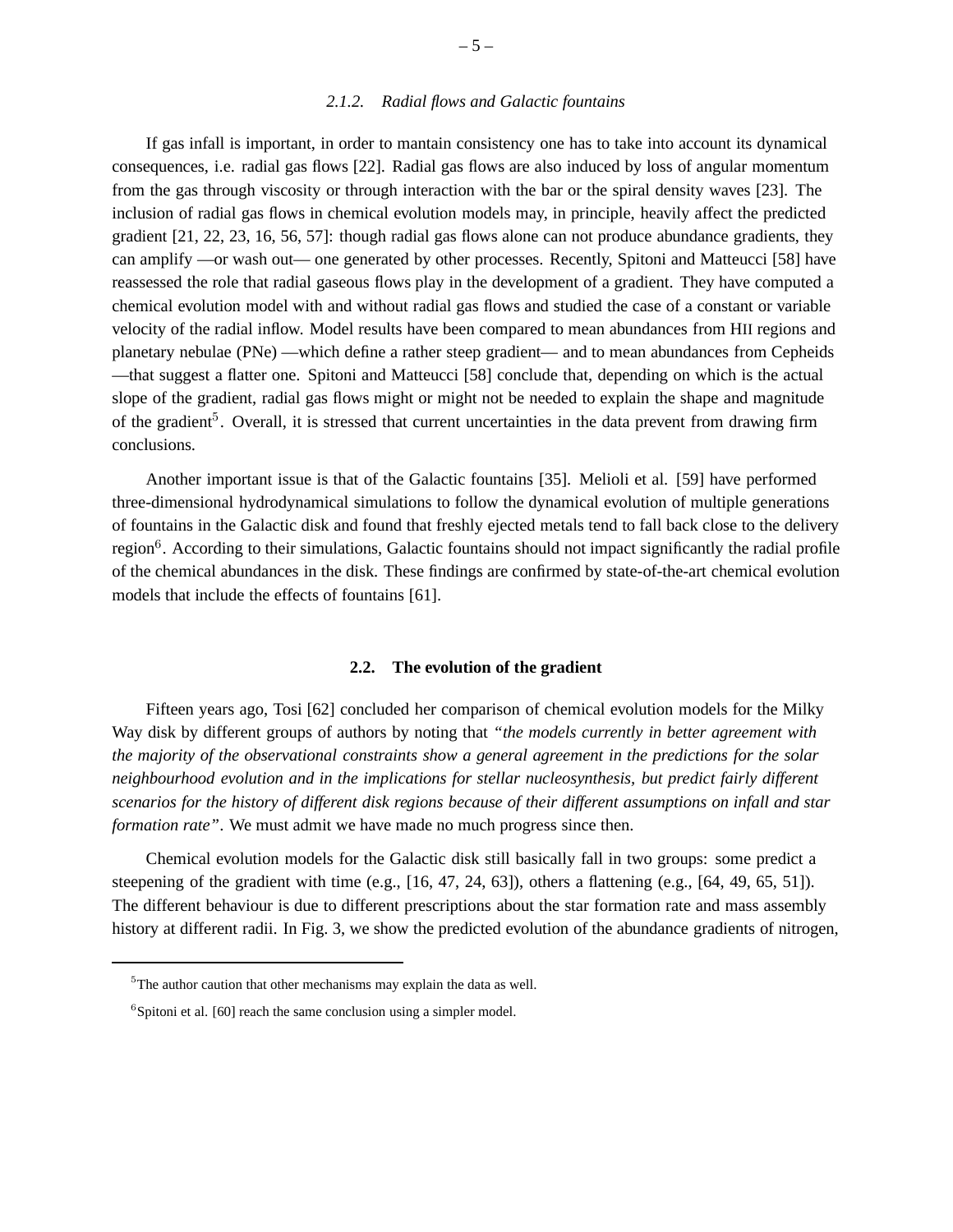oxygen, sulphur and iron *(left to right)* in the Galactocentric distance range 4–14 kpc, for models A, B, C and D *(top to bottom)* of Chiappini, Matteucci and Romano [24] (see Sect. 2.1.1 for a schematic description of the models). It is seen that steeper or flatter gradients are predicted in the disk at the present time, depending on the specific treatment of the preceding halo phase. Similarly, a steepening or a flattening of the gradients with time can be obtained. Different elements display slightly different values of the gradient, because of their different nucleosynthetic origin. More recently, Marcon-Uchida, Matteucci and Costa [66] have shown that the gradient can either flatten or steepen in time according to the assumptions made about the star formation efficiency,  $\nu$ , as a function of radius: models with constant  $\nu$  across the disk predict a steepening of the gradient with time, models with  $\nu \propto R_G^{-1}$  predict a flattening of the gradient with time.

Thanks to their age span, open clusters (OCs) are ideally suited to derive information on the temporal variation of the abundance gradients on a long time baseline. Magrini et al. [51] considered a sample of 45 OCs with high-resolution data and found marginal evidence for a flattening of the gradient with time in the age range 30 Myr to 11 Gyr. The same conclusion has been reached by [67] using an enlarged sample. Contrasting results are obtained, instead, from different analyses of Galactic PNe, that probe a similar age range (1–8 Gyr): some authors ([54] and references therein) suggest a flattening of the gradient with time, others [68] a steepening. Thus, the situation is far from clear also from the observational point of view.

#### **3. Discussion and conclusions**

The existence of tight observational [X/Fe]–[Fe/H] relations [69] down to the lowest metallicities [70] and of a well-defined MDF for long-lived stars [45] in the solar neighbourhood tightly constrain chemical evolution models of the *local* disk. It is, therefore, not surprising that different studies all envisage basically the same scenario of formation and evolution for the solar vicinity, namely, one involving a rather fast evolution of the inner halo/thick disk components and a much slower building up of the disk in the context of an inside-out formation. The absence of large samples of stars with detailed information on their chemical composition *for all Galactic radii* has been one of the main causes of the failure of chemical evolution models in providing a consistent picture of the formation and evolution of the Milky Way. In particular, contrasting views exist (on both the theoretical and observational side) on the evolution of the abundance gradients along the Milky Way disk. This problem is going to be overcome soon. Ongoing large spectroscopic surveys of the Milky Way have already begun to shed light on the trends of abundance ratios with metallicity at different Galactocentric distances and for different Galactic components. The release of catalogs containing multi-element abundance measurements for many thousands of Milky Way's stars with known distances and radial velocities, such as the RAVE [71] and SEGUE [72] catalogs, enables a more detailed comparison with the outputs of chemical evolution models. Unfortunately, the spanned Galactocentric distance range is still quite limited:  $R_G \sim 6$ –10 kpc for the RAVE survey [73], which increases to ∼6–16 kpc in the case of the SEGUE survey, but only for the stars lying at the highest heights above the Galactic plane (see [74], their figure 7).

Spectroscopic surveys such as RAVE and SEGUE are only the first in a number of large upcoming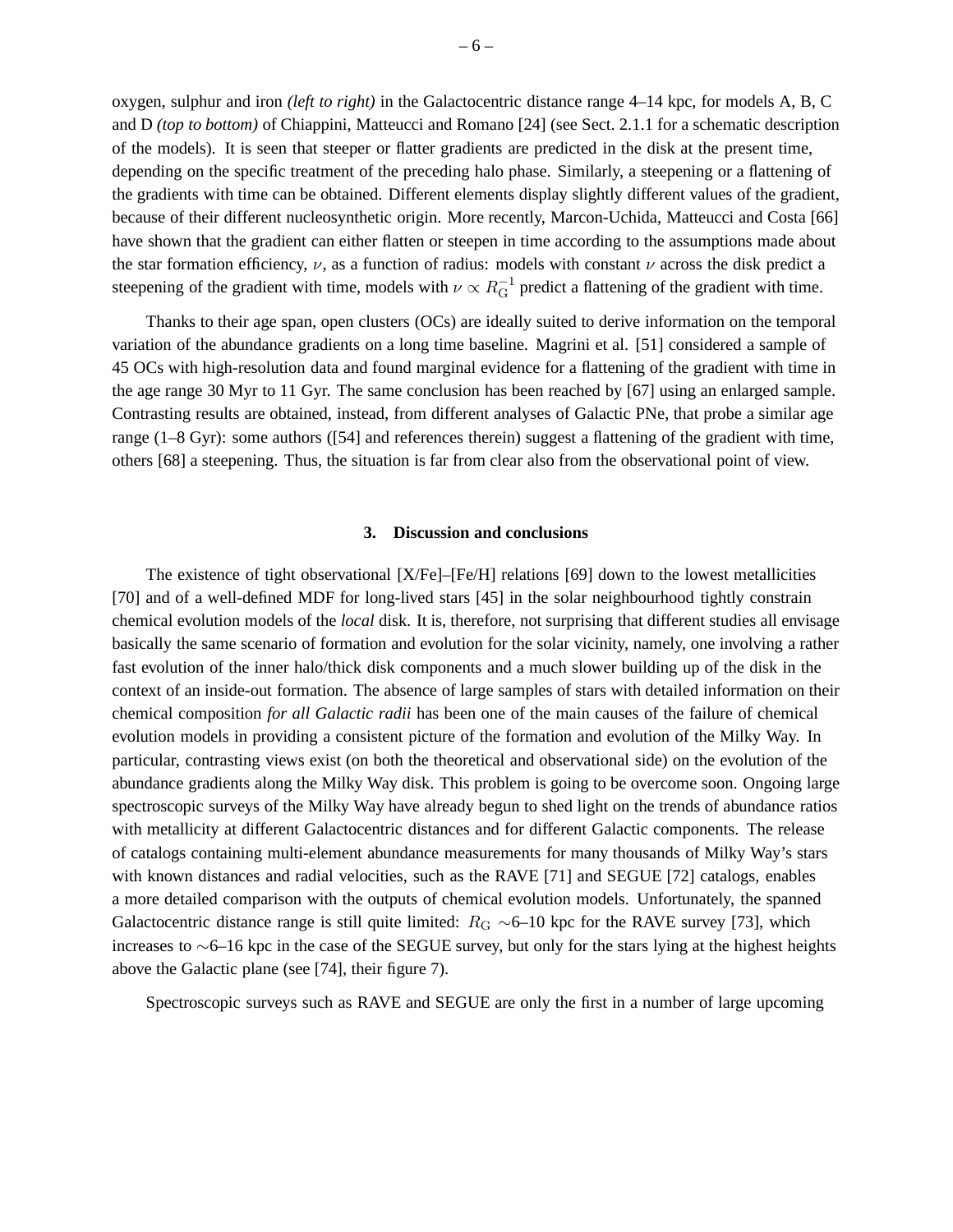surveys designed to unravel the formation, composition and evolution of the Milky Way. The ESA Gaia mission (launch date: 2013) will create the largest (about one billion stars targeted) and most precise three dimensional map of our Galaxy. Spectroscopic surveys such as the Gaia-ESO Spectroscopic Survey, HERMES and APOGEE have just started or are round the corner: they will provide precise multi-element abundances for  $10^4$  to  $10^6$  stars analysed in a homogeneous way. We must be ready to fully exploit the upcoming flood of data. While it is too early to foresee whether we will have to change drastically our picture of the formation and evolution of the Milky Way, it is clear that growing observational evidence calls for the inclusion of overlooked mechanisms in the computations. Stellar radial migration has been allowed for as a consequence of spiral structure in the model by Schönrich and Binney [75] and proven to be able to give rise to a two-component disk. This view for the formation of the thick disk sets against the violent origin supported by classical chemical evolution models [47, 24] or models of thin disk heating due to accretion of small satellites [76]. In an earlier work, Sellwood and Binney [77] claimed that stars can migrate over large radial distances; this would not change significantly the overall distribution of angular momentum of the disk (and, thus, would not induce important radial heating), but would lead to considerable scatter in the local age-metallicity relation, as observed by [69], and to a flattening of the stellar metallicity gradient. The striking chemical homogeneity of the solar neighbourhood [78], however, would suggest that the stars can not travel very large distances, unless the gradient, and its evolution as well, are almost flat. Mergers with smaller satellites also do occur during the Galaxy lifetimes [79] and it has been suggested that they are responsible for the formation of the whole Galactic halo [80]. In the next future, Galactic chemical evolution models will have to handle these processes: the coupling with dynamics and cosmological models for structure formation seems unavoidable if we want to make the needed quantum leap in our understanding of the Galaxy formation and evolution.

**Acknowledgments** - I am grateful to the organizers of the workshop for the invitation. I warmly thank Francesca Matteucci and Monica Tosi for their advice.

#### **REFERENCES**

- [1] Eggen O. J., Lynden-Bell D., Sandage A. R., 1962, ApJ, 136, 748
- [2] Freeman K., Bland-Hawthorn J., 2002, ARA&A, 40, 487
- [3] Tolstoy E., Hill V., Tosi M., 2009, ARA&A, 47, 371
- [4] van der Kruit P. C., Freeman K. C., 2011, ARA&A, 49, 301
- [5] Nissen P. E., 2012, in Gilmore G., ed, Planets, Stars and Stellar Systems, Vol. 5, Stellar Systems and Galactic Structure. Springer-Verlag, in press
- [6] Schmidt M., 1959, ApJ, 129, 243
- [7] Schmidt M., 1963, ApJ, 137, 758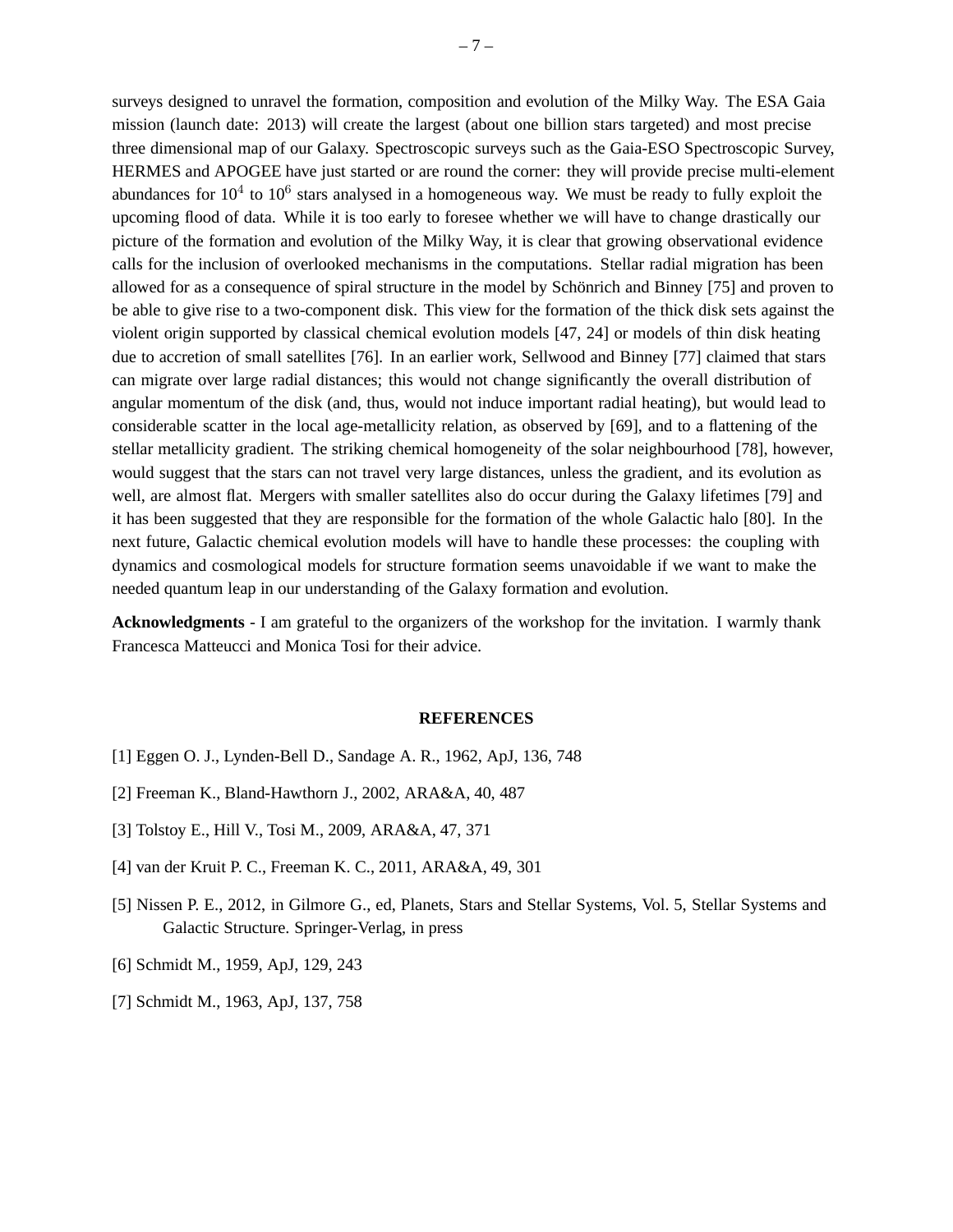- [8] Tinsley B. M., 1980, Fundamentals Cosmic Phys., 5, 287
- [9] Pagel B. E. J., 1997, Nucleosynthesis and Chemical Evolution of Galaxies. Cambridge Univ. Press, Cambridge
- [10] Matteucci F., 2001, The Chemical Evolution of the Galaxy. Kluwer, Dordrecht
- [11] Pagel B. E. J., 1989, Rev. Mex. Astron. Astrofis., 18, 161
- [12] Searle L., Sargent W. L. W., 1972, ApJ, 173, 25
- [13] Quirk W. J., Tinsley B. M., 1973, ApJ, 179, 69
- [14] Güsten R., Mezger P. G., 1982, Vistas Astron., 26, 159
- [15] Pantelaki I., Clayton D. D., 1987, in Thuan T. X., Montmerle T., Tran Thanh Van J., eds, Starbursts and galaxy evolution. Editions Frontières, Gif-sur-Yvette, p. 145
- [16] Tosi M., 1988a, A&A, 197, 33
- [17] Matteucci F., François P., 1989, MNRAS, 239, 885
- [18] Prantzos N., Aubert O., 1995, A&A, 302, 69
- [19] Giovagnoli A., Tosi M., 1995, MNRAS, 273, 499
- [20] Carigi L., Peimbert M., Esteban C., García-Rojas J., 2005, ApJ, 623, 213
- [21] Tinsley B. M., Larson R. B., 1978, ApJ, 221, 554
- [22] Mayor M., Vigroux L., 1981, A&A, 98, 1
- [23] Lacey C. G., Fall S. M., 1985, ApJ, 290, 154
- [24] Chiappini C., Matteucci F., Romano D., 2001, ApJ, 554, 1044
- [25] van den Bergh S., 1962, AJ, 67, 486
- [26] Pagel B. E. J., Patchett B. E., 1975, MNRAS, 172, 13
- [27] Larson R. B., 1972, Nature, 236, 21
- [28] Chiosi C., 1980, A&A, 83, 206
- [29] Tosi M., 1988b, 197, 47
- [30] Richter P., 2006, Rev. Mod. Astron., 19, 31
- [31] Mirabel I. F., Morras R., 1984, ApJ, 279, 86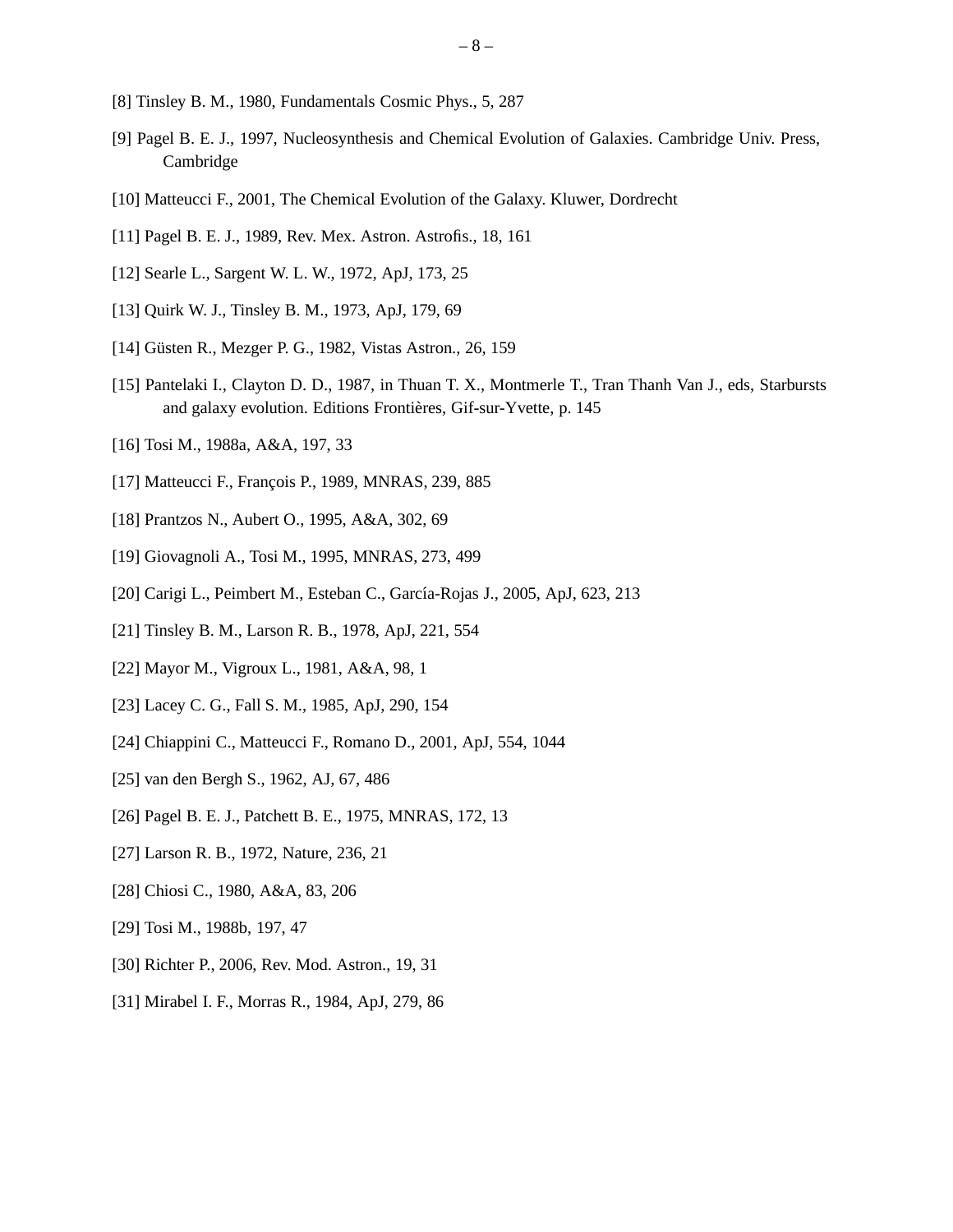- [32] Joung M. R., Putman M. E., Bryan G. L., Fernández X., Peek J. E. G., 2012, preprint (arXiv1205.3825)
- [33] Oort J. H., 1966, Bull. Astron. Inst. Netherlands, 18, 421
- [34] Yao Y., Shull J. M., Danforth C. W., 2011, ApJ, 728, L16
- [35] Shapiro P. R., Field G. B., 1976, ApJ, 205, 762
- [36] Wakker B. P., et al., 1999, Nature, 402, 388
- [37] Wakker B. P., York D. G., Wilhelm R., Barentine J. C., Richter P., Beers T. C., Ivezić Ž, Howk J. C., 2008, ApJ, 672, 298
- [38] Steigman G., Tosi M., 1992, ApJ, 401, 150
- [39] Prodanović T., Steigman G., Fields B. D., 2010, MNRAS, 406, 1108
- [40] Linsky J. L., 2006, ApJ, 647, 1106
- [41] Pettini M., Cooke R., 2012, preprint (arXiv1205.3785)
- [42] Geiss J., Gloeckler G., 1998, Space Sci. Rev., 84, 239
- [43] Hébrard G., Tripp T. M., Chayer P., Friedman S. D., Dupuis J., Sonnentrucker P., Williger G. M., Moos M. W., 2005, ApJ, 635, 1136
- [44] Romano D., Tosi M., Chiappini C., Matteucci F., 2006, MNRAS, 369, 295
- [45] Holmberg J., Nordström B., Andersen J., 2007, A&A, 475, 519
- [46] Romano D., 2010, in Charbonnel C., Tosi M., Primas F., Chiappini C., eds, Proc. IAU Symp. 268, Light Elements in the Universe. Cambridge Univ. Press, Cambridge, p. 431
- [47] Chiappini C., Matteucci F., Gratton R., 1997, ApJ, 477, 765
- [48] Portinari L., Chiosi C., Bressan A., 1998, A&A, 334, 505
- [49] Boissier S., Prantzos N., 1999, MNRAS, 307, 857
- [50] Mollá M., Díaz A. I., 2005, MNRAS, 358, 521
- [51] Magrini L., Sestito P., Randich S., Galli D., 2009, A&A, 494, 95
- [52] Larson R. B., 1976, MNRAS, 176, 31
- [53] Pilkington K., et al., 2012, A&A, 540, A56
- [54] Maciel W. J., Costa R. D. D., 2010, in Cunha K., Spite M., Barbuy B., eds, Proc. IAU Symp. 265, Chemical Abundances in the Universe. Cambridge Univ. Press, Cambridge, p. 317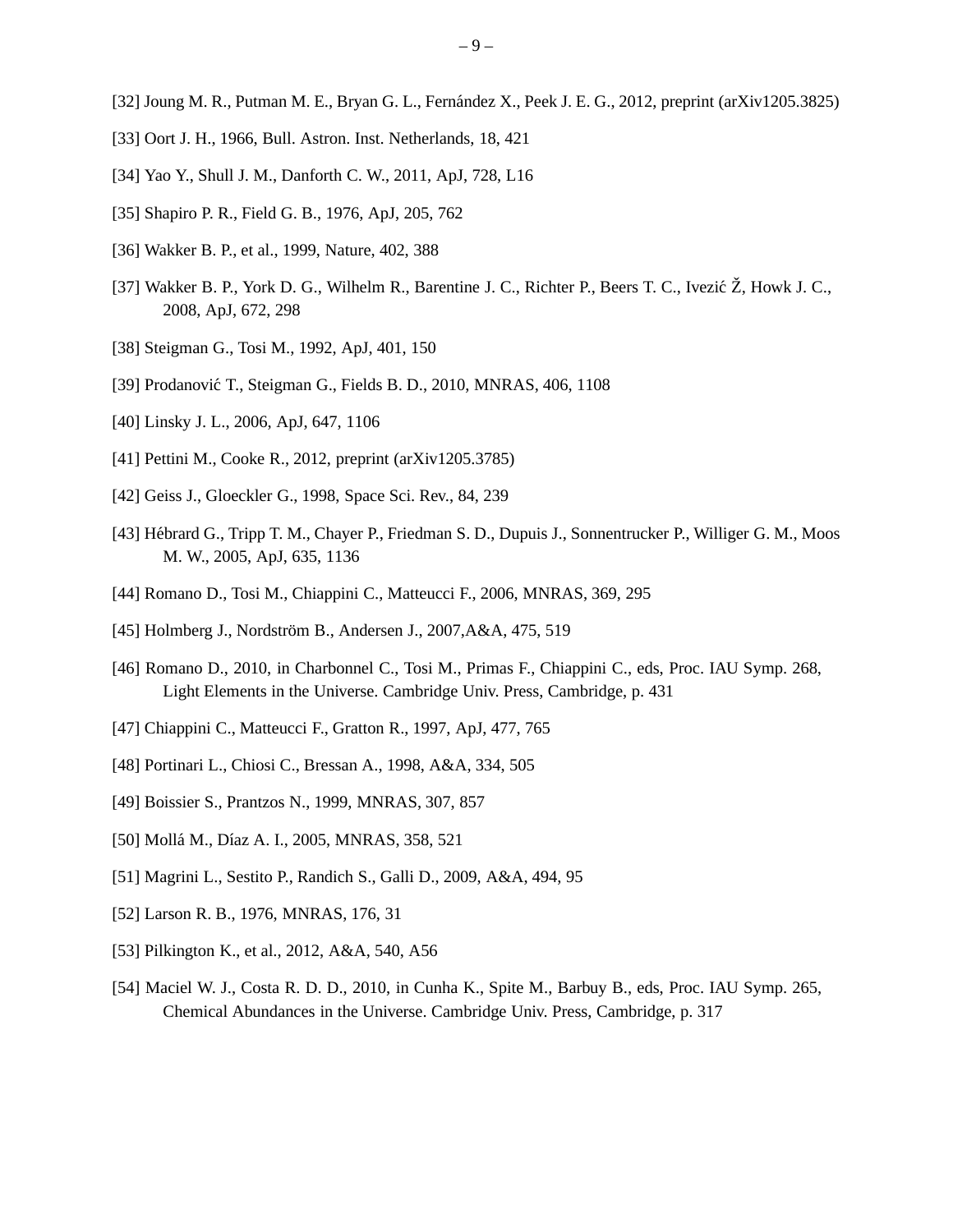- [55] Bresolin F., Kennicutt R. C., Ryan-Weber E., 2012, ApJ, 750, 122
- [56] Köppen J., 1994, A&A, 281, 26
- [57] Portinari L., Chiosi C., 2000, A&A, 355, 929
- [58] Spitoni E., Matteucci F., 2011, A&A, 531, A72
- [59] Melioli C., Brighenti F., D'Ercole A., de Gouveia Dal Pino E. M., 2009, MNRAS, 399, 1089
- [60] Spitoni E., Recchi S., Matteucci F., 2008, A&A, 484, 743
- [61] Spitoni E., Matteucci F., Recchi S., Cescutti G., Pipino A., 2009, A&A, 504, 87
- [62] Tosi M., 1996, in Leitherer C., Fritze-von-Alvensleben U., Huchra J., eds, ASP Conf. Ser. Vol. 98, From Stars to Galaxies: The Impact of Stellar Physics on Galaxy Evolution. Astron. Soc. Pac., San Francisco, p. 299
- [63] Cescutti G., Matteucci F., François P., Chiappini C., 2007, A&A, 462, 943
- [64] Carigi L., 1996, Rev. Mex. Astron. Astrofis., 32, 179
- [65] Fu J., Hou J. L., Yin J., Chang R. X., 2009, ApJ, 696, 668
- [66] Marcon-Uchida M. M., Matteucci F., Costa R. D. D., 2010, A&A, 520, A35
- [67] Carrera R., Pancino E., 2011, A&A, 535, A30
- [68] Stanghellini L., Haywood M., 2010, ApJ, 714, 1096
- [69] Edvardsson B., Andersen J., Gustafsson B., Lambert D. L., Nissen P. E., Tomkin J., 1993, A&A, 275, 101
- [70] Cayrel R., et al., 2004, A&A, 416, 1117
- [71] Boeche C., et al., 2011, AJ, 142, 193
- [72] Young S. L., et al., 2011, ApJ, 738, 187
- [73] Boeche C., Siebert A., Steinmetz M., 2012, in Reylé C., Robin A., Schultheis M., eds, EPJ Web of Conferences, Vol. 19, Assembling the Puzzle of the Milky Way, 09005
- [74] Cheng J. Y., et al., 2012, ApJ, 746, 149
- [75] Schönrich R., Binney J., 2009, MNRAS, 396, 203
- [76] Villalobos A., Helmi A., 2008, MNRAS, 391, 1806 ´
- [77] Sellwood J., Binney J., 2002, MNRAS 336, 785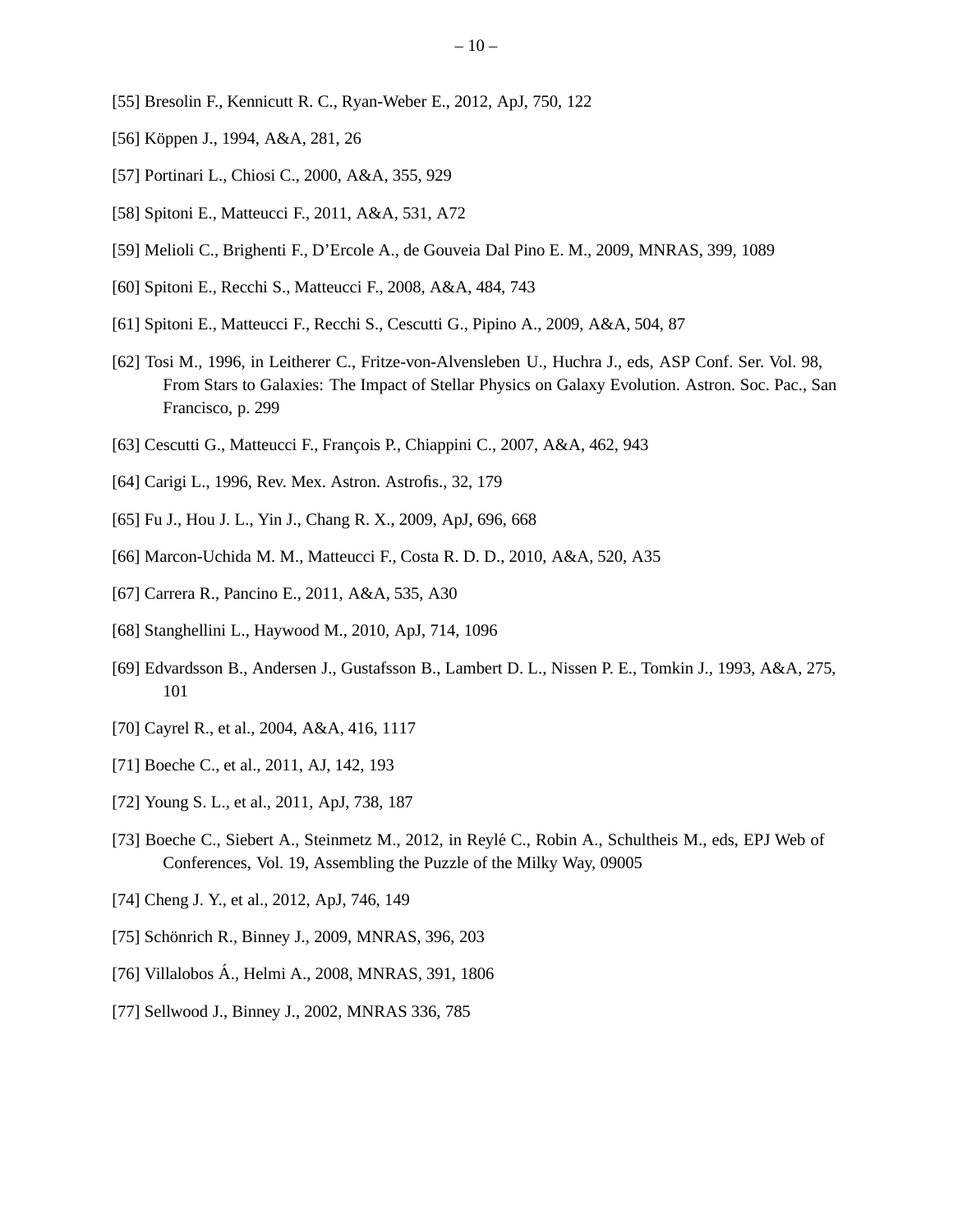- [78] Przybilla N., Nieva M.-F., Butler K., 2008, ApJ, 688, L103
- [79] Helmi A., White S. D. M., de Zeeuw P. T., Zhao H., 1999, Nature, 402, 53
- [80] Majewski S. R., 1993, ARA&A, 31, 575

This preprint was prepared with the AAS L<sup>AT</sup>E<sup>X</sup> macros v4.0.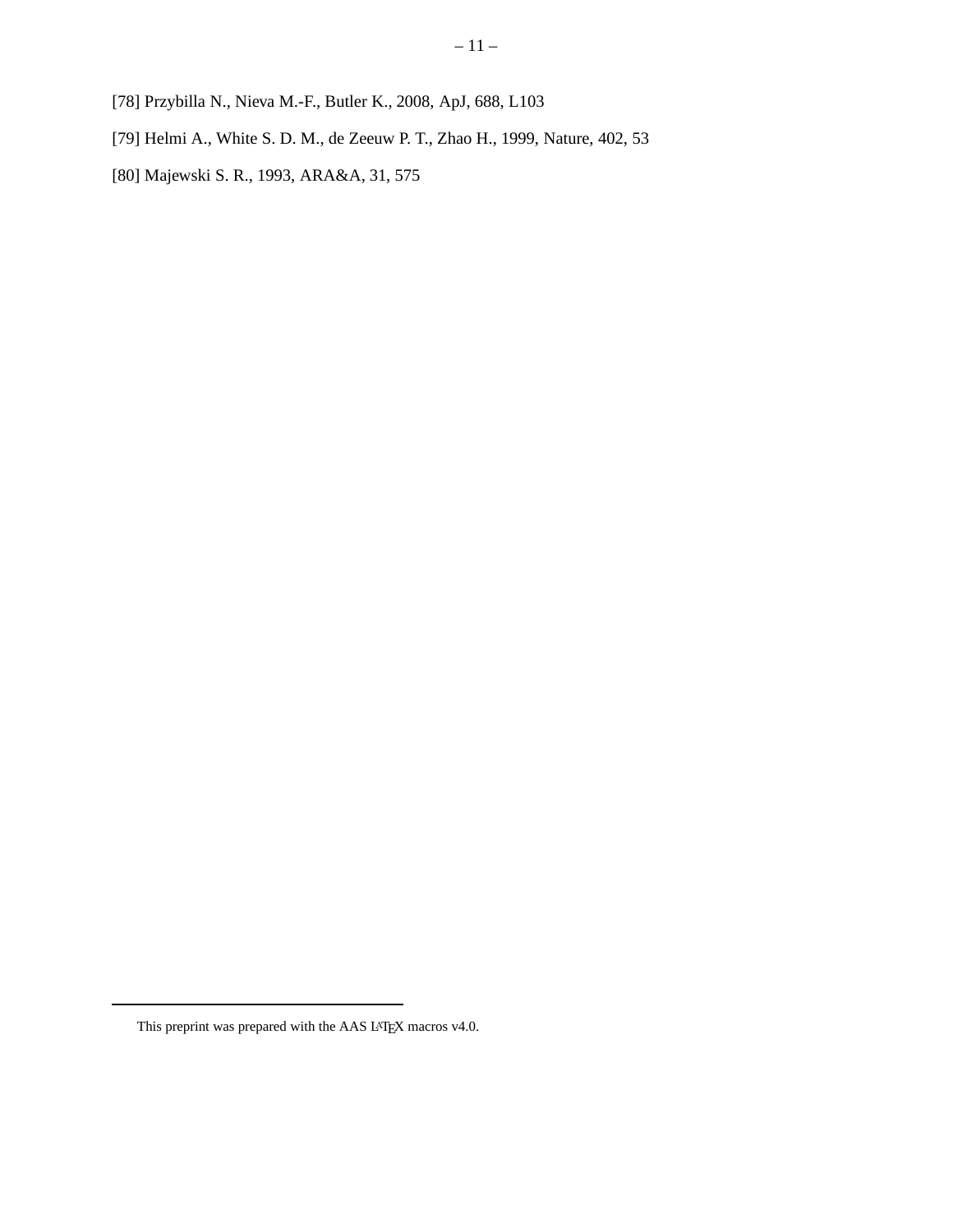

Fig. 1.— *Top panel:* evolution of D/H in the solar neighbourhood. The primordial abundance of deuterium is set to the value recently inferred by [41] from measurements in a metal-poor damped Lyman alpha (DLA) system at  $z = 3.04984$  (vertical bar at  $t = 0$ ). The abundance of deuterium in the protosolar cloud (Sun symbol, [42]) and the 'true' local deuterium abundance, according to different authors ([40], [39] and [43], from higher to lower values), are compared to the predictions of classical chemical evolution models by [44], assuming different time scales for the formation of the disk in the solar vicinity ( $\tau_D = 1.5$  and 7 Gyr, lower black and upper red lines, respectively). *Bottom panel:* corresponding theoretical MDFs, for the models with  $\tau_D = 1.5$  (black dashed line) and 7 Gyr (red solid line). The observed distribution (histogram) is from the Geneva-Copenhagen Survey of ∼14000 solar neighbourhood stars [45]. Figure adapted from Romano et al. [44].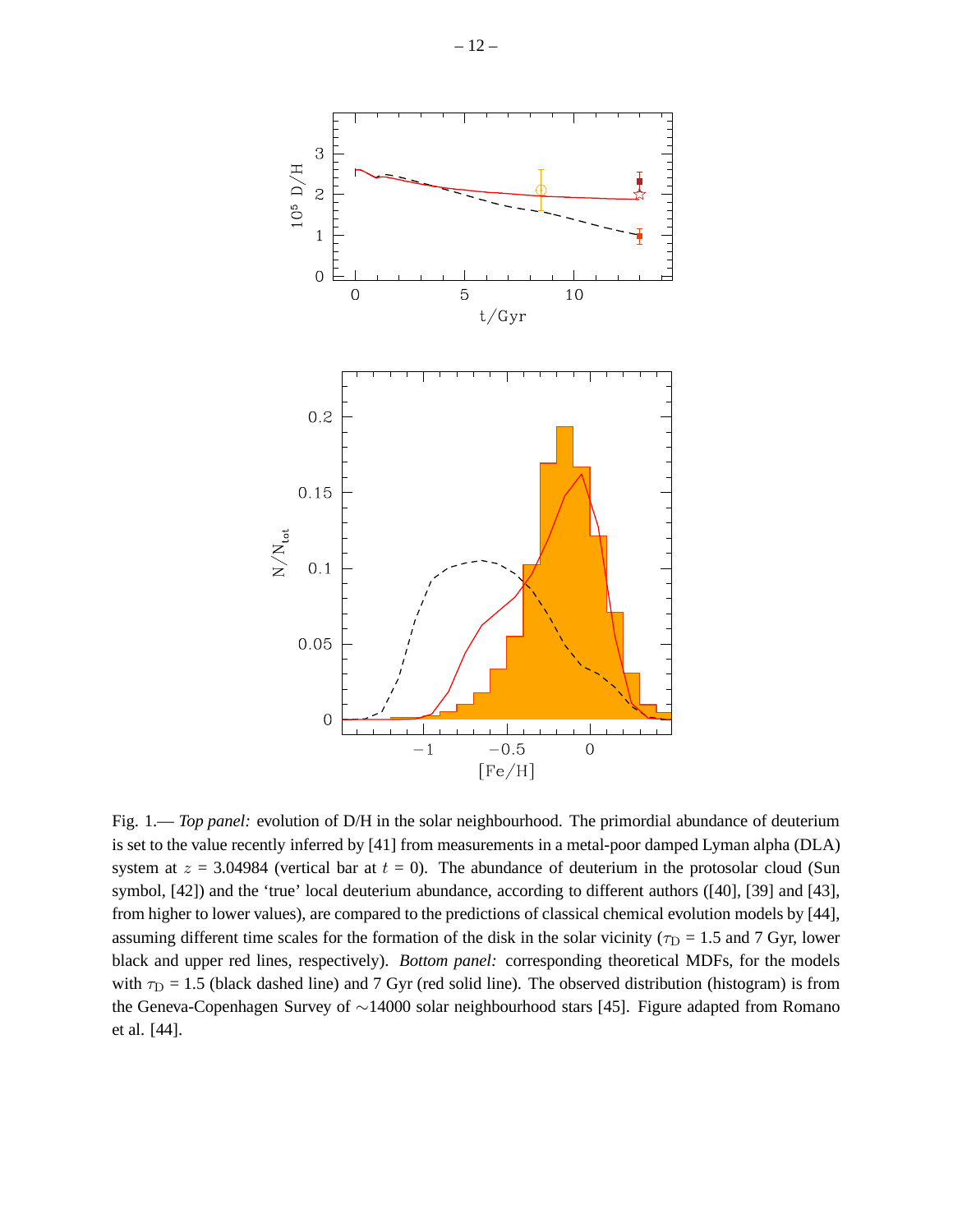

Fig. 2.— Predicted radial oxygen gradient at the present time *(top panel)* and 2 Gyr ago *(bottom panel)* from Model A *(continuous line)*, Model B *(long-dashed line)*, Model C *(dotted line)* and Model D *(short-dashed line)* of [24] compared to observational data from different sources (see [24] for references).